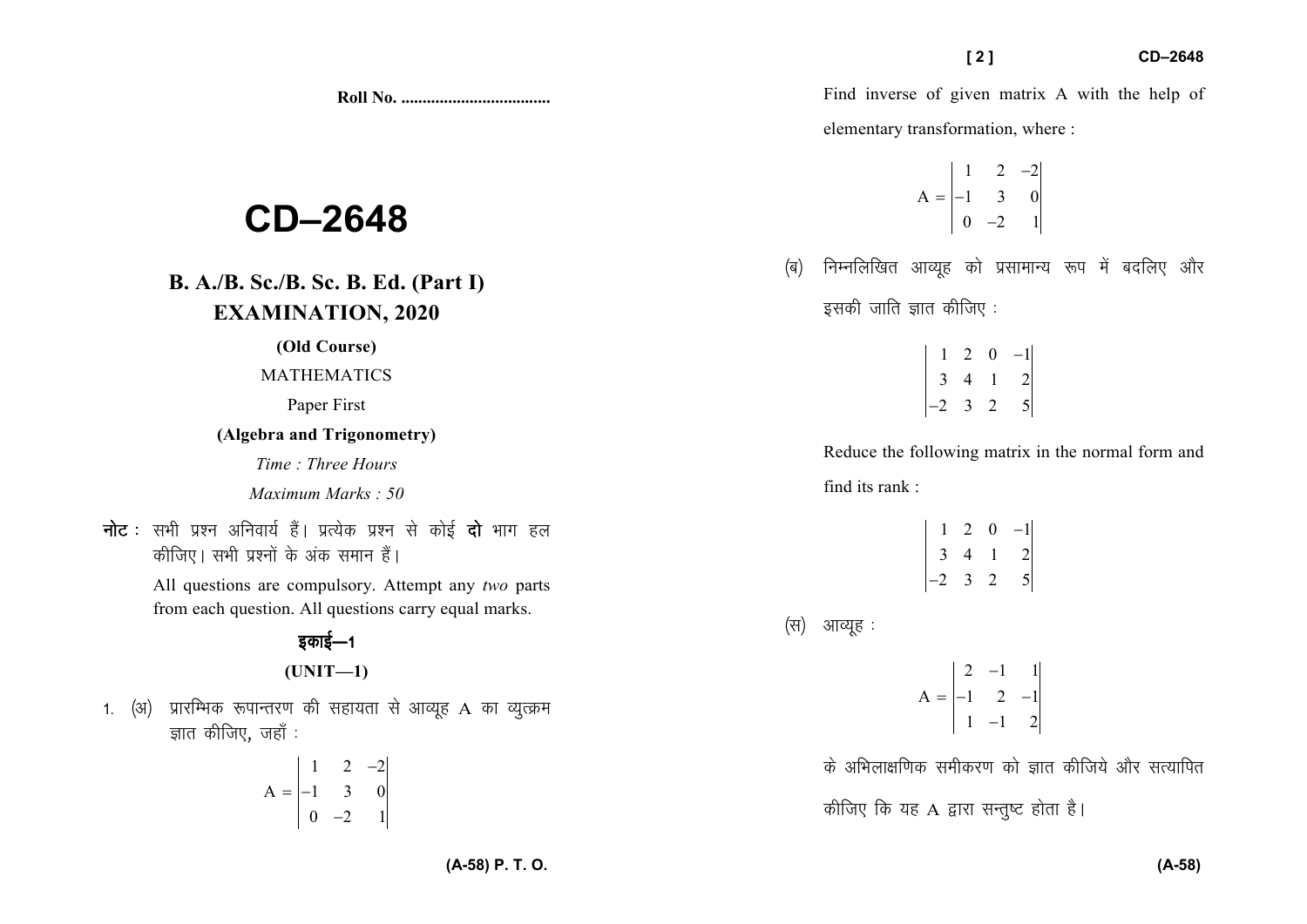Find the characteristic equation of the matrix :

$$
A = \begin{vmatrix} 2 & -1 & 1 \\ -1 & 2 & -1 \\ 1 & -1 & 2 \end{vmatrix}
$$

and verify that it is satisfied by A.

## डकाई—2

### **(UNIT—2)**

2. (अ) निम्नलिखित समीकरणों को आव्यूह विधि की प्रारम्भिक *lafØ;kvksa }kjk gy dhft, %* 

$$
x + y + z = 6
$$

$$
x - y + z = 2
$$

$$
2x + y - z = 1.
$$

Solve the following equations with the help of elementary operations of matrix method :

$$
x + y + z = 6
$$

$$
x - y + z = 2
$$

$$
2x + y - z = 1.
$$

*(*ब) यदि समीकरण :

$$
x^3 + px^2 + qx + r = 0
$$

*के* दो मूलों का योग तीसरे मूल के बराबर हो, तो सिद्ध *dhft, fd %* 

$$
p^3 - 4pq + 8r = 0.
$$

If the sum of two roots is equal to third root of the equation :

$$
x^3 + px^2 + qx + r = 0
$$

then prove that :

$$
p^3-4pq+8r=0.
$$

*(*स) कॉर्डन विधि द्वारा त्रिघात को हल कीजिए :

$$
x^3 - 18x - 35 = 0
$$

Solve the cubic by Cardon's method :

- $x^3 18x 35 = 0$ *bdkbZ*&*<sup>3</sup>***(UNIT—3)**
- 3. (अ) यदि I शून्य रहित पूर्णांकों का समुच्चय हो और सम्बन्ध R इस प्रकार परिभाषित है कि  $xRy$  यदि  $x^y = y^x$ , जबकि  $x, y \in I$ , तो क्या सम्बन्ध R एक तुल्यता सम्बन्ध है ?

If I is the set of non-zero integers and a relation R is defined by *x*R*y* if  $x^y = y^x$ , where  $x, y \in I$  then, is the relation R an equivalence relation ?

 $\phi(\mathbf{a})$  यदि  $f: \mathbf{X} \to \mathbf{Y}$  तथा A और B समुच्चय  $\mathbf{Y}$  के दो *mileqPp; gSa*] *rks fl) dhft, fd %* 

$$
f^{-1}(A \cap B) = f^{-1}(A) \cap f^{-1}(B)
$$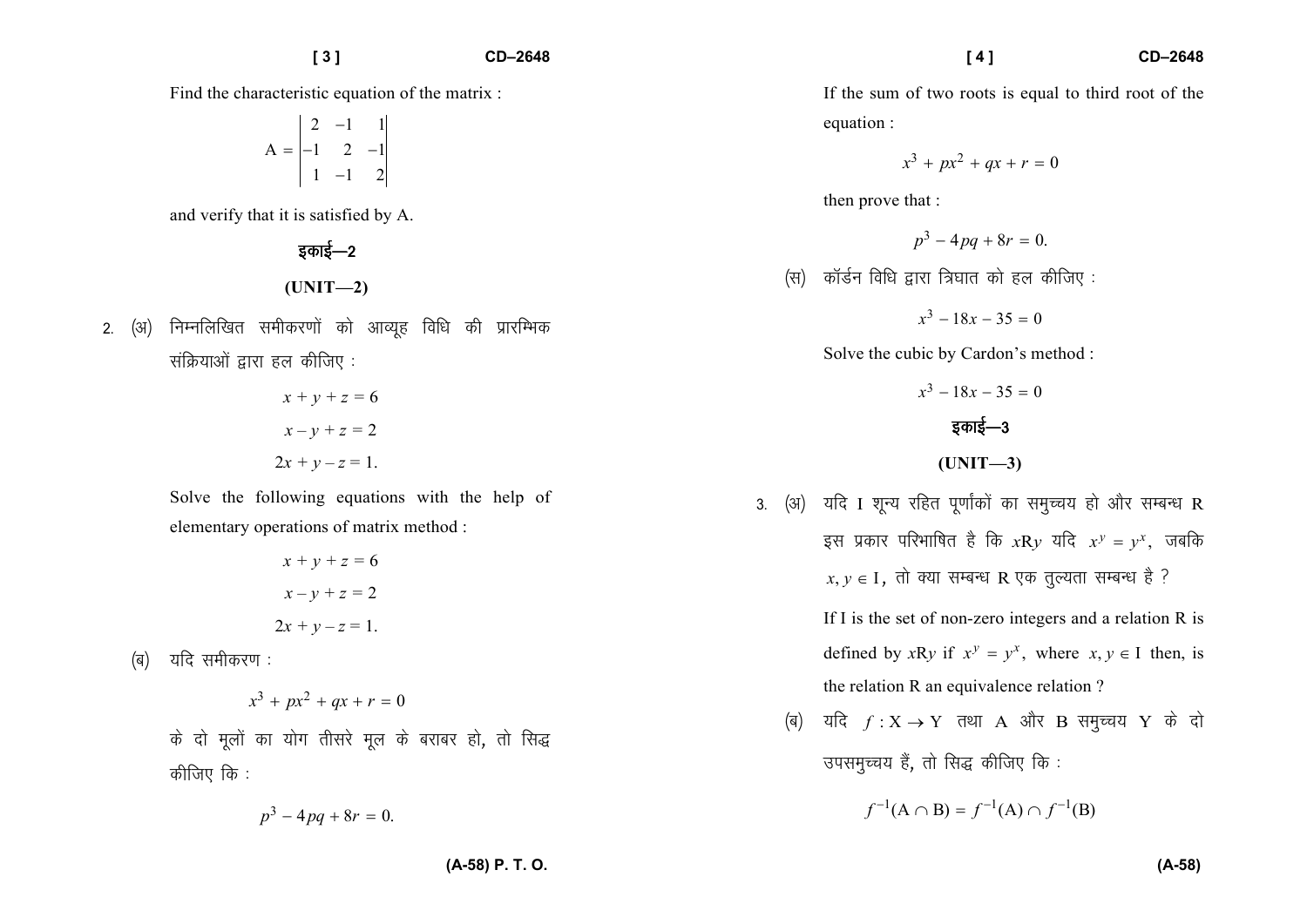#### **[ 5 ] CD–2648**

If  $f: X \to Y$  and A, B are two subsets of Y, then prove that :

$$
f^{-1}(A \cap B) = f^{-1}(A) \cap f^{-1}(B)
$$

*¼l½ fl) dhft, fd fdlh ifjfer lewg ds izR;sd milewg की कोटि समुह की कोटि का भाजक होता है।* 

Prove that the order of each subgroup of a finite group is a divisor of the order of the group.

*bdkbZ*&*<sup>4</sup>*

#### **(UNIT—4)**

4. (अ) सिद्ध कीजिए कि यदि *f* समूह G का समूह G' में एक *अन्तर्क्षेपी* समाकारिता है, तो  $f$  का कर्नेल K, G का एक *izlkekU; milewg gksrk gSA* 

> Prove that if *f* is a homomorphism of a group G into group G*'*, then kernel K of *f* is a normal subgroup of G.

*¼c½ lekdkfjrk ij f}rh; izes; dks fyf[k, ,oa fl) dhft,A* 

State and prove the second theorem on homomorphism.

*¼l½ fl) dhft, fd nks mioy;ksa dk loZfu"B ,d mioy;* होता है।

Prove that the intersection of two subrings is a subring.

*sकाई—5* 

**(UNIT—5)** 

5. (अ) यदि *n* कोई धन पूर्णांक है, तो सिद्ध कीजिए कि :

$$
(1+i)^n + (1-i)^n = 2^{\frac{n}{2}+1} \cos \frac{n\pi}{4}
$$

If  $n$  is any positive integer, then prove that :

$$
(1 + i)^n + (1 - i)^n = 2^{\frac{n}{2} + 1} \cos \frac{n\pi}{4}
$$
\n(a)  $2\pi$  and  $(\alpha + i\beta) = x + iy$ 

\n(b)  $x^2 + y^2 + 2x \cot 2\alpha = 1$ .

\nIf  $2x + i\beta = x + iy$ 

\nProve that  $2x^2 + y^2 + 2x \cot 2\alpha = 1$ .

**(A-58) P. T. O.**